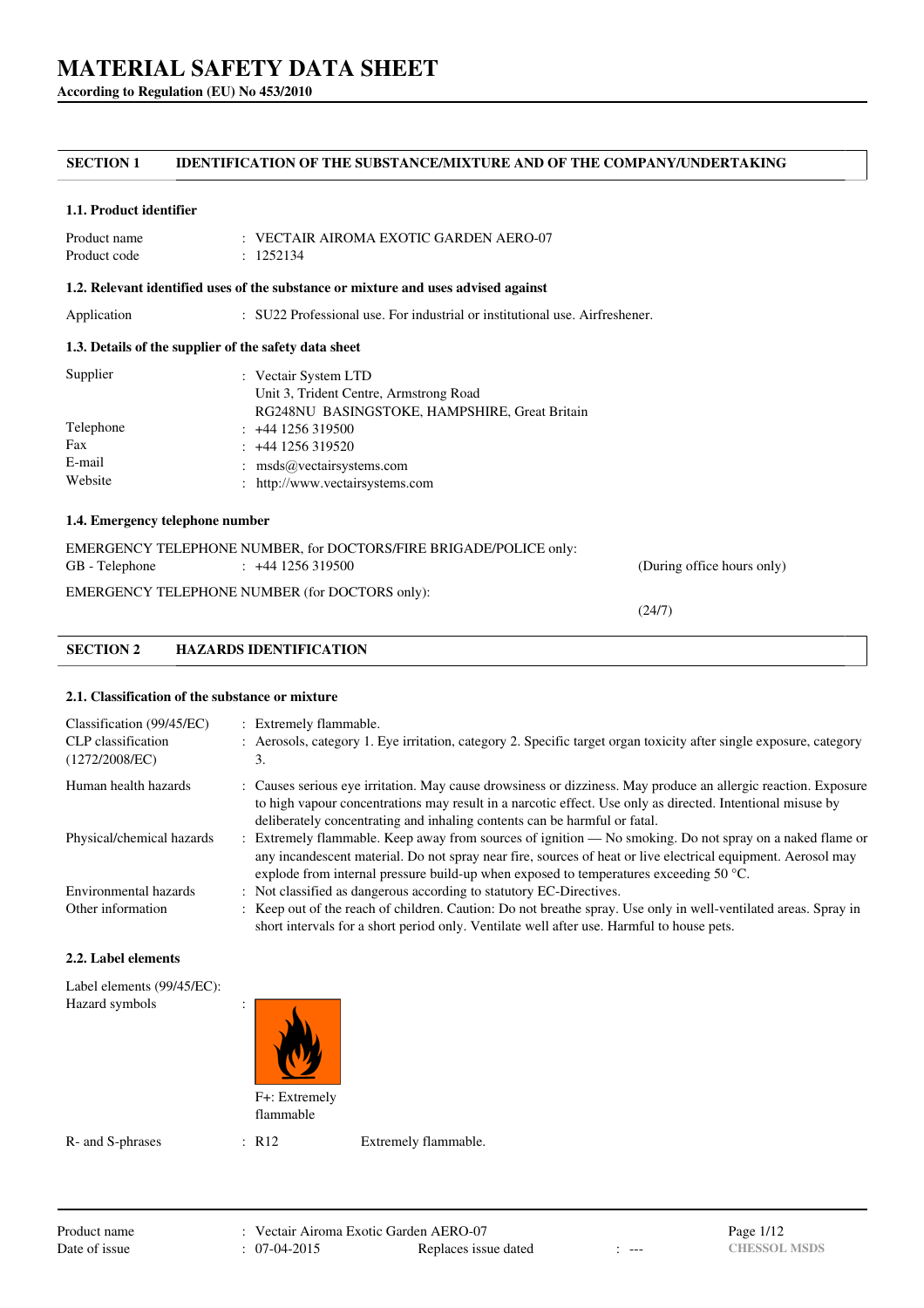**According to Regulation (EU) No 453/2010**

|                                | S <sub>2</sub><br>S <sub>16</sub><br>S <sub>23</sub> Aerosol<br>S51                                                                                                                               | Keep out of the reach of children.<br>Keep away from sources of ignition — No smoking.<br>Do not breathe spray.<br>Use only in well-ventilated areas.                                                                                                                                                                                                                                                                                                                                                                                                                                                                                                |
|--------------------------------|---------------------------------------------------------------------------------------------------------------------------------------------------------------------------------------------------|------------------------------------------------------------------------------------------------------------------------------------------------------------------------------------------------------------------------------------------------------------------------------------------------------------------------------------------------------------------------------------------------------------------------------------------------------------------------------------------------------------------------------------------------------------------------------------------------------------------------------------------------------|
| <b>Additional labelling</b>    |                                                                                                                                                                                                   | : Important: Pressurized container; protect from sunlight and do not expose to temperatures exceeding $50^{\circ}$ C.<br>Do not pierce or burn, even after use. Do not spray on a naked flame or any incandescent material.                                                                                                                                                                                                                                                                                                                                                                                                                          |
| Label elements (1272/2008/EC): |                                                                                                                                                                                                   |                                                                                                                                                                                                                                                                                                                                                                                                                                                                                                                                                                                                                                                      |
| Hazard pictograms              |                                                                                                                                                                                                   |                                                                                                                                                                                                                                                                                                                                                                                                                                                                                                                                                                                                                                                      |
| Signal word                    | : Danger                                                                                                                                                                                          |                                                                                                                                                                                                                                                                                                                                                                                                                                                                                                                                                                                                                                                      |
| H- and P-phrases               | $\therefore$ H222<br>H319<br>H <sub>336</sub><br>H <sub>229</sub><br><b>EUH208</b><br>P <sub>251</sub><br>$P410 + P412$<br>P <sub>210</sub><br>P <sub>211</sub><br>P261 spray<br>P <sub>403</sub> | Extremely flammable aerosol.<br>Causes serious eye irritation.<br>May cause drowsiness or dizziness.<br>Pressurised container: May burst if heated.<br>Contains  May produce an allergic reaction. Reference is made to additional labelling for<br>full text of EUH208*.<br>Do not pierce or burn, even after use.<br>Protect from sunlight. Do not expose to temperatures exceeding 50 $\degree$ C/122 $\degree$ F.<br>Keep away from heat, hot surfaces, sparks, open flames and other ignition sources. No<br>smoking.<br>Do not spray on an open flame or other ignition source.<br>Avoid breathing spray.<br>Store in a well-ventilated place. |

#### Additional labelling (99/45/EC and/or 1272/2008/EC)

- : \* Contains Piperonal Cis-4-(isopropyl)cyclohexanemethanol May produce an allergic reaction.
- : Where the mixture is labelled in accordance with Regulation (EC) No 1272/2008 (CLP) the packaging shall (also) carry the text: Contains: Propan-2-ol

#### **2.3. Other hazards**

Other information : The classification of this product is based on the non-aerosolised form of the mixture (on basis of section 1.1.3.7. of Regulation (EC) No 1272/2008). Does not contain PBT or vPvB substances in concentrations higher than  $0,1\%$ .

## **SECTION 3 COMPOSITION / INFORMATION ON INGREDIENTS**

#### **3.2. Mixtures**

Product description : Mixture.

| Substance name                           | Concentration  | CAS nr.        | EC number       | Symbols | R-phrases |  |
|------------------------------------------|----------------|----------------|-----------------|---------|-----------|--|
|                                          | $(w/w)$ $(\%)$ |                |                 |         |           |  |
| Propan-2-ol                              | $5 - 10$       | $67-63-0$      | 200-661-7       | F: Xi   | 11-36-67  |  |
| Ethanol                                  | $10 - 20$      | $64 - 17 - 5$  | 200-578-6       | F       | 11        |  |
| Cis-4-(isopropyl)cyclohexanemethanol     | $\leq 0.1$     | 13828-37-0     | $237 - 539 - 8$ | Xi: N   | 43-51/53  |  |
| $1-(1,2,3,5,6,7,8,8a-octahydro-2,3,8,8-$ | $0,1 - 1$      | 68155-66-8     | 268-978-3       |         | 51/53     |  |
| tetramethyl-2-naphthyl) ethan-1-one      |                |                |                 |         |           |  |
| Piperonal                                | $ 0,1 - 1 $    | $120 - 57 - 0$ | 204-409-7       | Xi      | 43        |  |
| $1,4$ -Dioxacycloheptadecane-5,17-dione  | $0.1 - 1$      | $105 - 95 - 3$ | $203 - 347 - 8$ | N       | 51/53     |  |
| 2-Phenylethanol                          | $ 0,1 - 1 $    | $60 - 12 - 8$  | 200-456-2       | Xn      | $22 - 36$ |  |
| <b>Butane</b>                            | $ 0,1 - 1 $    | $106-97-8$     | 203-448-7       | $F+$    | 12        |  |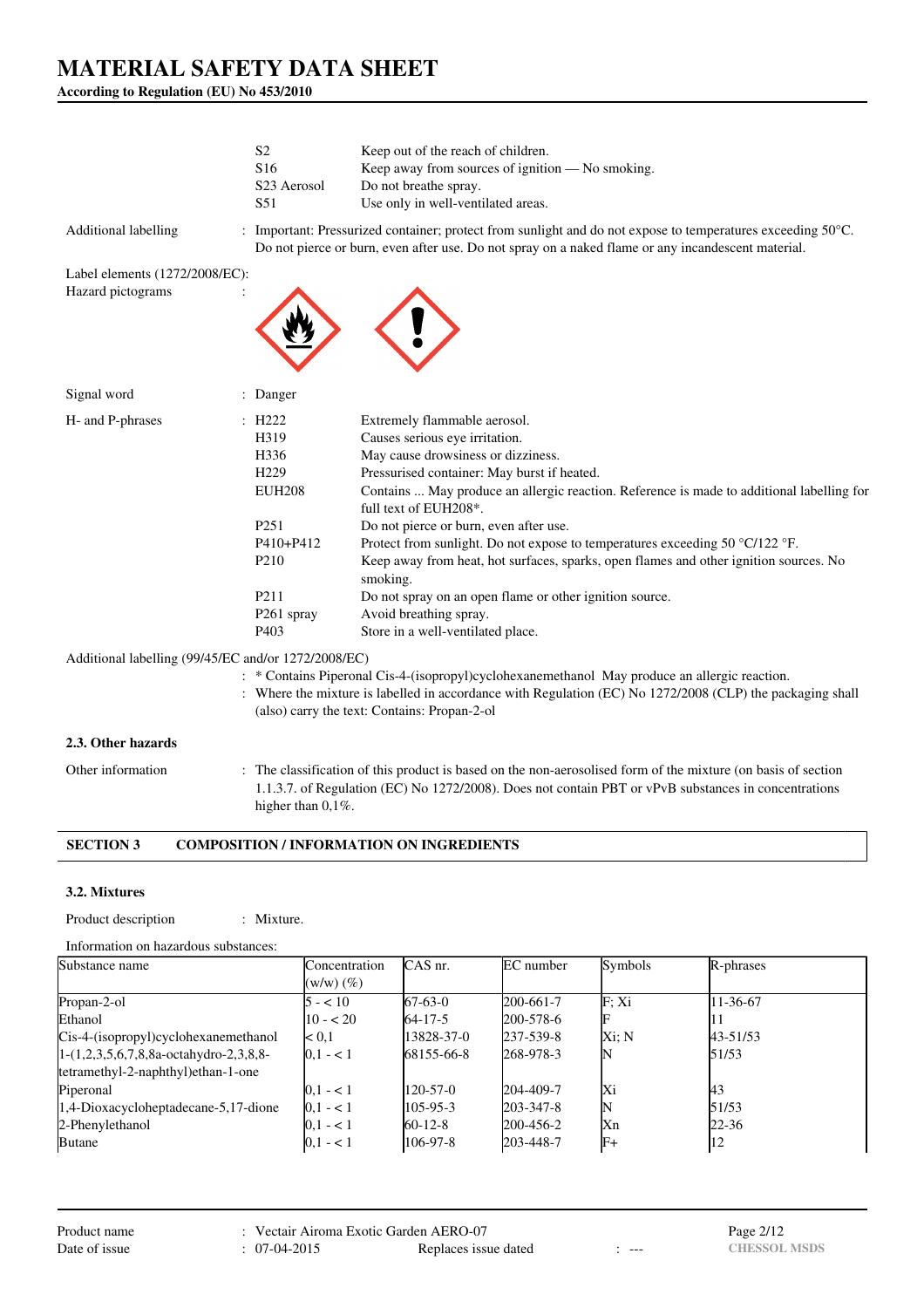#### **According to Regulation (EU) No 453/2010**

| Isobutane       | 50<br>$\overline{\phantom{0}}$ | $75 - 28 - 5$  | 200-857-2       | IF+            | .              |
|-----------------|--------------------------------|----------------|-----------------|----------------|----------------|
| Propyleneglycol |                                | $157 - 55 - 6$ | $200 - 338 - 0$ | ------         | ------         |
| Propane         | - 20                           | $74-98-6$      | 200-827-9       | $\mathbb{F}^+$ | $\overline{1}$ |

Reference is made to chapter 16 for full text of each relevant R phrase. Occupational exposure limit(s), if relevant, are listed in section 8.

| Substance name                            | REACH nr.            | <b>Hazard Class</b>                      | Pictograms   | H-phrases                           |
|-------------------------------------------|----------------------|------------------------------------------|--------------|-------------------------------------|
| Propan-2-ol                               | 01-2119457558-25     | Flam. Liq. 2; Eye Irrit. 2; GHS02; GHS07 |              | H225; H319; H336                    |
|                                           |                      | <b>ISTOT SE 3</b>                        |              |                                     |
| Ethanol                                   | 01-2119457610-43     | Flam. Liq. 2; Eye Irrit. 2               | GHS02; GHS07 | H225; H319                          |
| Cis-4-(isopropyl)cyclohexanemethanol      |                      | <b>Skin Sens 1B.</b>                     | GHS07        | H317                                |
| $[1-(1,2,3,5,6,7,8,8a-octahydro-2,3,8,8-$ |                      | Aquatic Chronic 2                        | GHS09        | H411                                |
| tetramethyl-2-naphthyl)ethan-1-one        |                      |                                          |              |                                     |
| Piperonal                                 | 01-2119983608-21     | <b>Skin Sens. 1</b>                      | GHS07        | H317                                |
| 1,4-Dioxacycloheptadecane-5,17-dione      |                      | Aquatic Chronic 2                        | GHS09        | H411                                |
| 2-Phenylethanol                           | $[01-2119963921-31]$ | Acute Tox. 4; Eye Irrit. 2 GHS07         |              | H302: H319                          |
| <b>Butane</b>                             | $[01-2119474691-32]$ | Flam. Gas 1; Press. Gas                  | GHS02: GHS04 | H <sub>220</sub> : H <sub>280</sub> |
| <b>Isobutane</b>                          | 01-2119485395-27     | Flam. Gas 1; Press. Gas                  | GHS02: GHS04 | H <sub>220</sub> : H <sub>280</sub> |
| Propyleneglycol                           | 01-2119456809-23     | -----                                    |              | .                                   |
| Propane                                   | 01-2119486944-21     | Flam. Gas 1; Press. Gas                  | GHS02: GHS04 | H <sub>220</sub> ; H <sub>280</sub> |

Reference is made to chapter 16 for full text of each relevant H phrase.

#### **SECTION 4 FIRST-AID MEASURES**

#### **4.1. Description of first aid measures**

| First aid measures       |                                                                                                                                                       |
|--------------------------|-------------------------------------------------------------------------------------------------------------------------------------------------------|
| Inhalation               | : Move victim into fresh air. Consult a doctor if victim feels unwell.                                                                                |
| Skin contact             | : Take off contaminated clothing. Wash off skin with plenty of water and soap before product dries up. Consult<br>a doctor if irritation occurs.      |
| Eye contact<br>Ingestion | : Wash out with (lukewarm) water for at least 15 minutes. Remove contact lenses. Consult a doctor.<br>: Aerosol/mist: Ingestion is unlikely to occur. |
|                          |                                                                                                                                                       |

#### **4.2. Most important symptoms and effects, both acute and delayed**

| Effects and symptoms |                                                                                                                         |
|----------------------|-------------------------------------------------------------------------------------------------------------------------|
| Inhalation           | : May cause headache, dizziness and a feeling of sickness. May cause irritation to respiratory airways and<br>coughing. |
| Skin contact         | : May produce an allergic reaction. May cause dry skin and redness.                                                     |
| Eye contact          | : Irritant. May cause redness and pain.                                                                                 |
| Ingestion            | : Aerosol/mist: Ingestion is unlikely to occur.                                                                         |

#### **4.3. Indication of any immediate medical attention and special treatment needed**

| Note to physicians | : None known. |
|--------------------|---------------|
|--------------------|---------------|

| <b>FIRE-FIGHTING MEASURES</b><br><b>SECTION 5</b> |
|---------------------------------------------------|
|---------------------------------------------------|

#### **5.1. Extinguishing media**

| Extinguishing media |                                                                            |
|---------------------|----------------------------------------------------------------------------|
| <b>Suitable</b>     | : Carbondioxide $(CO2)$ . Alcohol resistant foam. Dry chemical. Water fog. |
| Not suitable        | : Water jet.                                                               |
|                     |                                                                            |

#### **5.2. Special hazards arising from the substance or mixture**

Special exposure hazards : Aerosol may explode from internal pressure build-up when exposed to temperatures exceeding 50 °C. Do not expose emergency personnel to overheated aerosol containers. Water may be used to cool container and prevent explosion of the aerosol.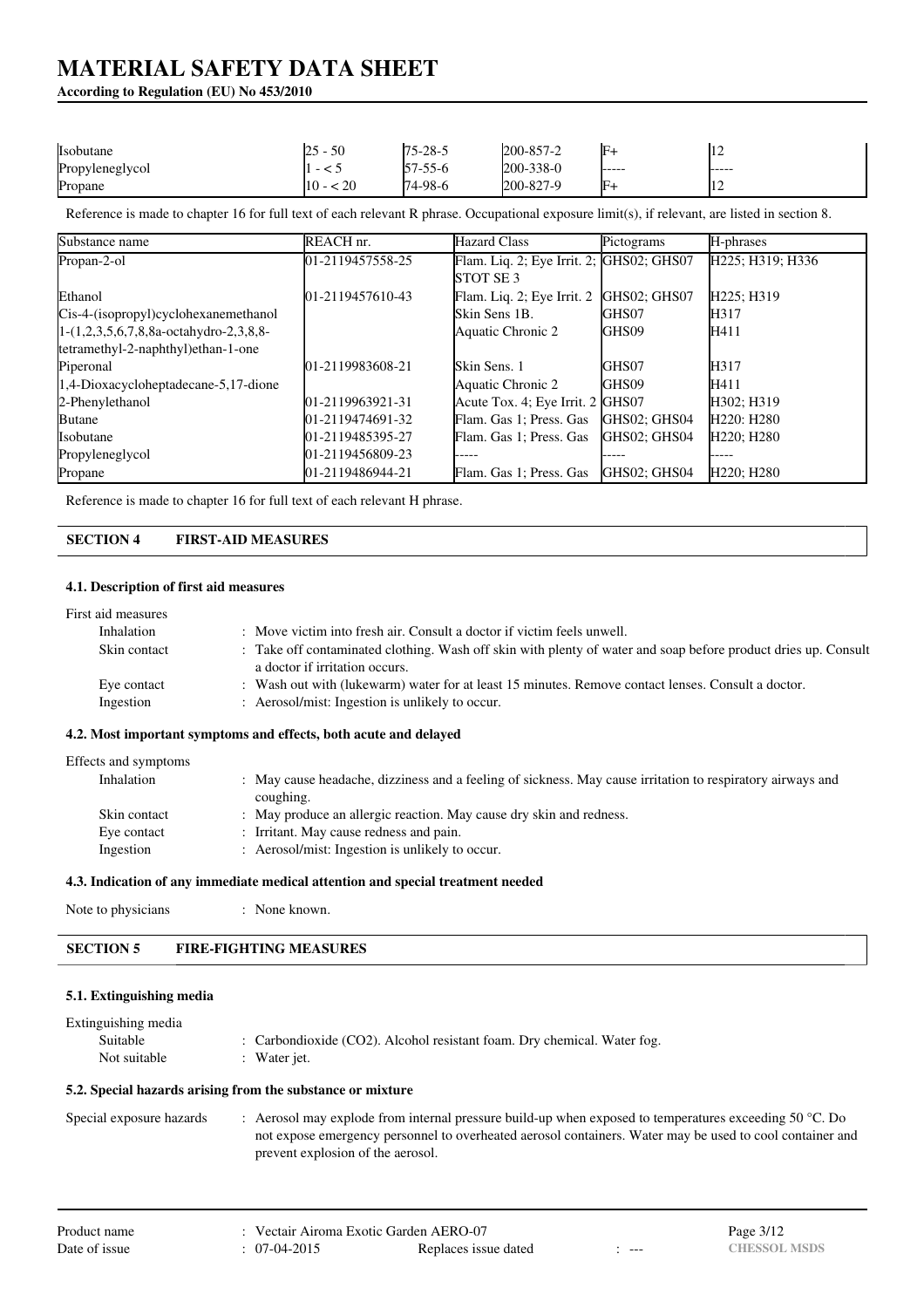**According to Regulation (EU) No 453/2010**

| Hazardous thermal      | : Carbon monoxide may be evolved if incomplete combustion occurs. |
|------------------------|-------------------------------------------------------------------|
| decomposition products |                                                                   |

#### **5.3. Advice for firefighters**

Special protective equipment : Fight a fire where aerosols are involved from a protected position. Use adequate respiratory equipment in for fire-fighters case of insufficient ventilation.

### **SECTION 6 ACCIDENTAL RELEASE MEASURES**

#### **6.1. Personal precautions, protective equipment and emergency procedures**

| Personal precautions | : Danger of slipping. Clean up spills immediately. Wear shoes with non-slip soles. Avoid contact with spilled |
|----------------------|---------------------------------------------------------------------------------------------------------------|
|                      | or released material. Do not breathe vapours and/or spray. Keep away from sources of ignition — No            |
|                      | smoking. Build up of highly flammable gasses involves an explosion risk. Vapours are heavier than air. Build  |
|                      | up (of gasses) in low areas involves risk of suffocation.                                                     |

#### **6.2. Environmental precautions**

| 6.3. Methods and material for containment and cleaning up |                                                                                                             |  |  |  |  |  |  |
|-----------------------------------------------------------|-------------------------------------------------------------------------------------------------------------|--|--|--|--|--|--|
| Other information                                         | : Notify authorities if any exposure to the general public or the environment occurs or is likely to occur. |  |  |  |  |  |  |
| Environmental precautions                                 | : Avoid release of product into sewers, surface water and/or ground water.                                  |  |  |  |  |  |  |

Methods for cleaning up : Collect spilled material in containers. Collect cans in an approved container. Do not pierce aerosols. Wash away remainder with plenty of water and soap.

#### **6.4. Reference to other sections**

Reference to other sections  $\cdot$  See also section 8.

**SECTION 7 HANDLING AND STORAGE**

#### **7.1. Precautions for safe handling**

: Handle in accordance with good occupational hygiene and safety practices in well-ventilated areas. Important: Pressurized container; protect from sunlight and do not expose to temperatures exceeding 50°C. Do not pierce or burn, even after use. Keep away from sources of ignition — No smoking. Do not spray on a naked flame or any incandescent material. Do not spray near fire, sources of heat or live electrical equipment. Electrostatic discharge may cause fire. Ensure electrical continuity by bonding and grounding (earthing) all equipment. Do not breathe spray. Do not breathe vapour. Avoid contact with skin and eyes.

#### **7.2. Conditions for safe storage, including any incompatibilities**

| Recommended packaging<br>7.3. Specific end use(s) | $:$ Not applicable.                                                                                                            |
|---------------------------------------------------|--------------------------------------------------------------------------------------------------------------------------------|
| Storage                                           | : Keep frost-free, in a cool $(35^{\circ})$ , dry and well-ventilated place. Protect from sunlight and keep away from<br>heat. |

Use : Use only as directed.

#### **SECTION 8 EXPOSURE CONTROLS/PERSONAL PROTECTION**

#### **8.1. Control parameters**

Occupational exposure limits : Occupational exposure limits have not been established for this product. Derived no-effect levels (DNEL) have not been established for this product. Predicted no-effect concentrations (PNEC) have not been established for this product.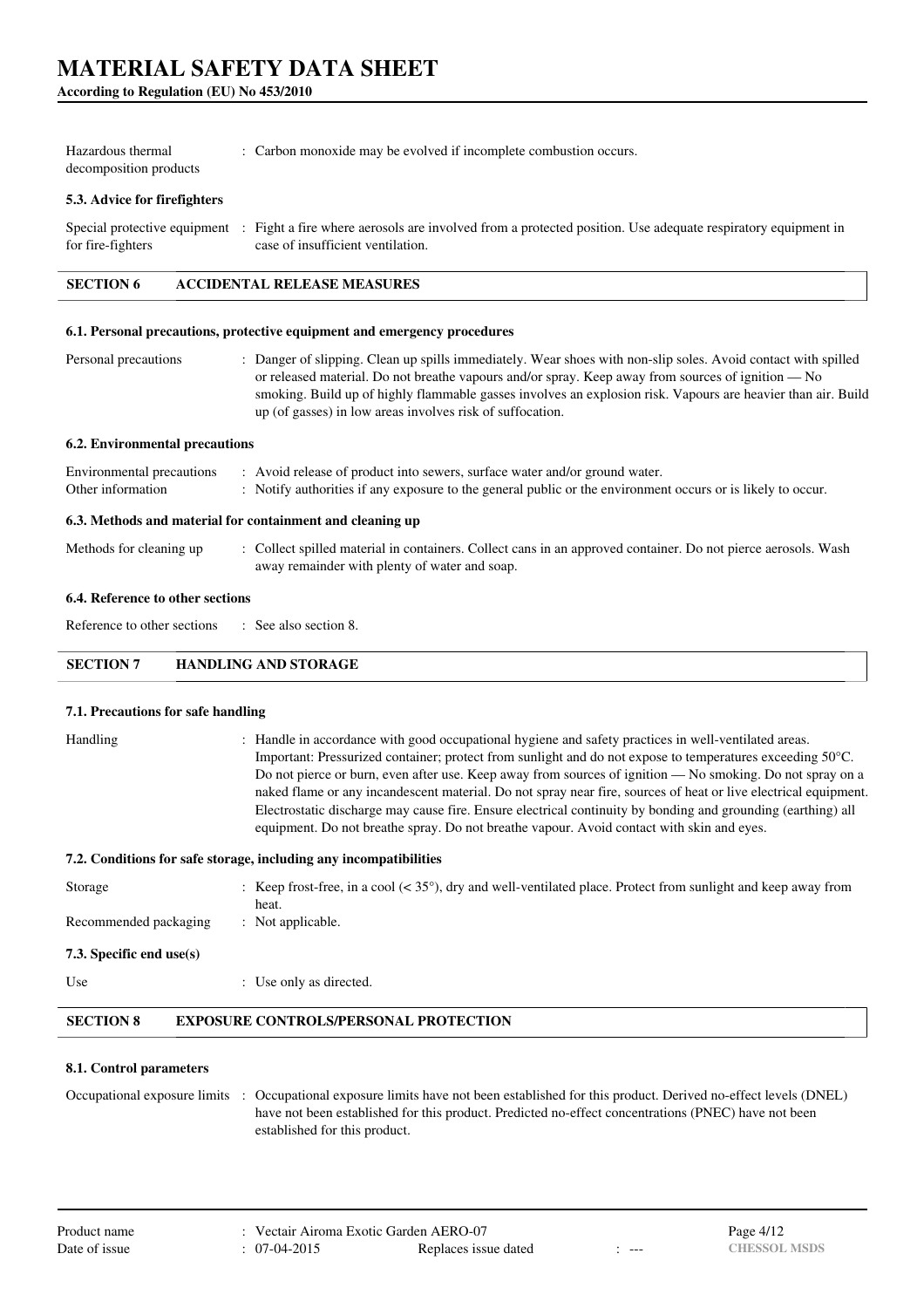**According to Regulation (EU) No 453/2010**

#### Workplace exposure limits (mg/m<sup>3</sup>):

| Chemical name   | Country | TWA 8 hour | STEL 15 min | Comments                              |
|-----------------|---------|------------|-------------|---------------------------------------|
|                 |         | (mg/m3)    | (mg/m3)     |                                       |
| Propan-2-ol     | GВ      | 999        | 1250        |                                       |
| Ethanol         | GB      | 1920       |             |                                       |
| Ethanol         |         | 260        | 1900        | Mac: NL                               |
| <b>Butane</b>   | GB      | 1450       | 1810        |                                       |
| <b>Butane</b>   |         | 1450       | 1810        |                                       |
| Isobutane       |         | 1900       | 2400        |                                       |
| Propyleneglycol | GВ      | 474        |             | <b>Total Vapour and Particulates</b>  |
| Propyleneglycol |         | 474        |             | MAC UK: Total Vapour and Particulates |
| Propane         |         | 1800       |             |                                       |

Derived no-effect level (DNEL) for workers:

| Chemical name   | Route of          | DNEL, short-term |                 | DNEL, long-term   |                     |
|-----------------|-------------------|------------------|-----------------|-------------------|---------------------|
|                 | exposure          |                  |                 |                   |                     |
|                 |                   | Local effect     | Systemic effect | Local effect      | Systemic effect     |
| Propan-2-ol     | Dermal            |                  |                 |                   | 888 mg/kg bw/day    |
|                 | <i>Inhalation</i> |                  |                 |                   | $500 \text{ mg/m}$  |
| Ethanol         | <b>IDermal</b>    |                  |                 |                   | 343 mg/kg bw/day    |
|                 | <i>Inhalation</i> | 1900 mg/m3       |                 |                   | $950 \text{ mg/m}$  |
| Piperonal       | <b>IDermal</b>    |                  |                 |                   | 0,5 mg/kg bw/day    |
|                 | <i>Inhalation</i> |                  |                 |                   | $3.5 \text{ mg/m}$  |
| 2-Phenylethanol | <b>Dermal</b>     |                  |                 |                   | $21,2$ mg/kg bw/day |
|                 | <i>Inhalation</i> |                  |                 |                   | 59,9 mg/m3          |
| Propyleneglycol | <i>Inhalation</i> |                  |                 | $10 \text{ mg/m}$ | $168$ mg/m $3$      |

Derived no-effect level (DNEL) for consumers:

| Chemical name   | Route of          | DNEL, short-term   |                 | DNEL, long-term   |                       |
|-----------------|-------------------|--------------------|-----------------|-------------------|-----------------------|
|                 | exposure          |                    |                 |                   |                       |
|                 |                   | Local effect       | Systemic effect | Local effect      | Systemic effect       |
| Propan-2-ol     | Dermal            |                    |                 |                   | 319 mg/kg bw/day      |
|                 | <i>Inhalation</i> |                    |                 |                   | $89 \text{ mg/m}$     |
|                 | Oral              |                    |                 |                   | 26 mg/kg bw/day       |
| Ethanol         | Dermal            |                    |                 |                   | 206 mg/kg bw/day      |
|                 | <i>Inhalation</i> | $950 \text{ mg/m}$ |                 |                   | $114$ mg/m3           |
|                 | <b>Oral</b>       |                    |                 |                   | 87 mg/kg bw/day       |
| Piperonal       | Dermal            |                    |                 |                   | $0.25$ mg/kg bw/day   |
|                 | <i>Inhalation</i> |                    |                 |                   | $0,87 \text{ mg/m}$ 3 |
|                 | <b>Oral</b>       |                    |                 |                   | 0,25 mg/kg bw/day     |
| 2-Phenylethanol | Dermal            |                    |                 |                   | 12,7 mg/kg bw/day     |
|                 | <i>Inhalation</i> |                    |                 |                   | 17,7 mg/m3            |
|                 | <b>Oral</b>       |                    | $5,1$ mg/kg bw  |                   | 5,1 mg/kg bw/day      |
| Propyleneglycol | Inhalation        |                    |                 | $10 \text{ mg/m}$ | $50 \text{ mg/m}$     |

#### Predicted no-effect concentration (PNEC):

| Chemical name | Route of exposure  | Fresh water          | Marine water         |                     |
|---------------|--------------------|----------------------|----------------------|---------------------|
| Propan-2-ol   | Water              | $140.9 \text{ mg}/1$ | $140.9 \text{ mg/l}$ |                     |
|               | Sediment           | 552 mg/kg            | $552 \text{ mg/kg}$  |                     |
|               | Intermittent water |                      |                      | $140.9$ mg/l        |
|               | <b>STP</b>         |                      |                      | $2251 \text{ mg/l}$ |
|               | Soil               |                      |                      | $28 \text{ mg/kg}$  |
|               | Oral               |                      |                      | $160$ mg/kg food    |
| Ethanol       | Water              | $0,96 \text{ mg/l}$  | $0,79 \text{ mg}/1$  |                     |
|               | Sediment           | $3,6$ mg/kg          | $2.9 \text{ mg/kg}$  |                     |
|               | Intermittent water |                      |                      | $2,75 \text{ mg}/1$ |
|               | <b>STP</b>         |                      |                      | $580 \text{ mg/l}$  |
|               | Soil               |                      |                      | $0,63$ mg/kg        |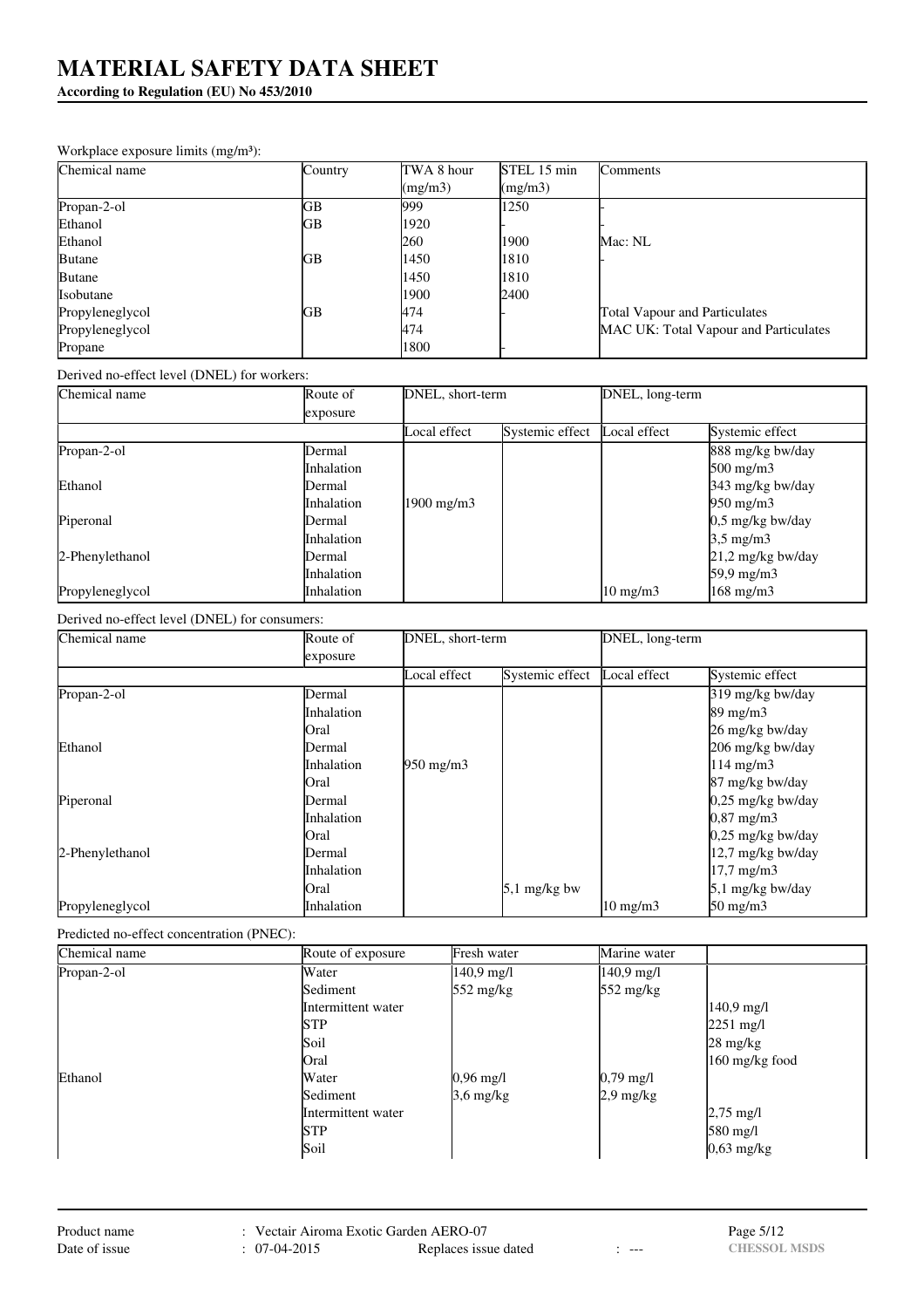### **According to Regulation (EU) No 453/2010**

|                                      | Oral               |                       |                       | $0,72$ mg/kg food                |
|--------------------------------------|--------------------|-----------------------|-----------------------|----------------------------------|
| Piperonal                            | Water              | $0,0025 \text{ mg/l}$ | $0,00025$ mg/l        |                                  |
|                                      | Sediment           | $0,0119$ mg/kg        | 0,0012 mg/kg          |                                  |
|                                      | Intermittent water |                       |                       | $0,025$ mg/l                     |
|                                      | STP                |                       |                       | $10 \text{ mg/l}$                |
|                                      | Soil               |                       |                       | 0,00084 mg/kg                    |
| 1,4-Dioxacycloheptadecane-5,17-dione | Water              | 0,00187 mg/l          | 0,000187 mg/l         |                                  |
|                                      | Sediment           | 1,26 mg/kg            | $0,13$ mg/kg          |                                  |
|                                      | Intermittent water |                       |                       | $0,0187 \text{ mg/l}$            |
|                                      | <b>STP</b>         |                       |                       | $124$ mg/l                       |
|                                      | Soil               |                       |                       | $0,25$ mg/kg                     |
|                                      | Oral               |                       |                       | $33,3$ mg/kg food                |
| 2-Phenylethanol                      | Water              | $0,215 \text{ mg/l}$  | $0,0215 \text{ mg/l}$ |                                  |
|                                      | Sediment           | 1,454 mg/kg           | 0,1454 mg/kg          |                                  |
|                                      | Intermittent water |                       |                       | $2,15 \text{ mg/l}$              |
|                                      | <b>STP</b>         |                       |                       | $10 \text{ mg/l}$                |
|                                      | Soil               |                       |                       | $0,164 \text{ mg/kg}$            |
| Propyleneglycol                      | Water              | 260 mg/l              | 26 mg/l               |                                  |
|                                      | Sediment           | 572 mg/kg             | 57,2 mg/kg            |                                  |
|                                      | Intermittent water |                       |                       | 183 mg/l                         |
|                                      | <b>STP</b>         |                       |                       | 20000 mg/l                       |
|                                      | Soil               |                       |                       | $50 \frac{\text{mg}}{\text{kg}}$ |
|                                      | Oral               |                       |                       | 1133 mg/kg food                  |

#### **8.2. Exposure controls**

Engineering measures : Use only in well-ventilated areas. Comply with standard precautionary measures for working with chemicals. Hygienic measures : When using do not eat, drink or smoke.

### Personal protective equipment:

The efficiency of personal protective equipment depends among other things on temperature and degree of ventilation. Always get professional advice for the particular local situation.

| Body protection        | : Use of specific protective industrial clothing is not required under normal conditions of use. In case of large |
|------------------------|-------------------------------------------------------------------------------------------------------------------|
|                        | scale exposure wear suitable protective clothing, overalls or suit, and similar boots. Suitable material: butyl.  |
|                        | Indication of permeation breakthrough time: not known.                                                            |
| Respiratory protection | : Take care of sufficient ventilation. Wear suitable respiratory protection in case of large scale exposure.      |
|                        | Suitable: gas filter type A (brown), class I or higher on e.g. a facemask in accordance with EN 140.              |
| Hand protection        | : Under normal conditions of use specific gloves are not required. Wear appropriate gloves in case of frequent    |
|                        | or prolonged use and in case of large scale exposure. Suitable material: butyl. $\pm 0.5$ mm. Indication of       |
|                        | permeation breakthrough time: not known.                                                                          |
| Eye protection         | : Wear appropriate safety glasses with side shields, in accordance with EN 166, when there is danger of           |
|                        | possible eye contact.                                                                                             |
|                        |                                                                                                                   |

### **SECTION 9 PHYSICAL AND CHEMICAL PROPERTIES**

#### **9.1. Information on basic physical and chemical properties**

| Appearance                | : Aerosol.               |                                                                     |
|---------------------------|--------------------------|---------------------------------------------------------------------|
| Colour                    | $\therefore$ Colourless. |                                                                     |
| Odour                     | : Perfumed.              |                                                                     |
| Odour threshold           | $\therefore$ Not known.  |                                                                     |
| pH                        | : Not applicable.        | Almost waterfree product.                                           |
| Solubility in water       | $:$ Soluble.             |                                                                     |
| Partition coefficient     | $\therefore$ Not known.  |                                                                     |
| (n-octanol/water)         |                          |                                                                     |
| Flash point               | : Not applicable.        | Not measurable.                                                     |
| Flammability (solid, gas) | : Extremely flammable.   |                                                                     |
| Auto ignition temperature | : Not applicable.        | Aerosol container explodes before reaching the auto-ignition point. |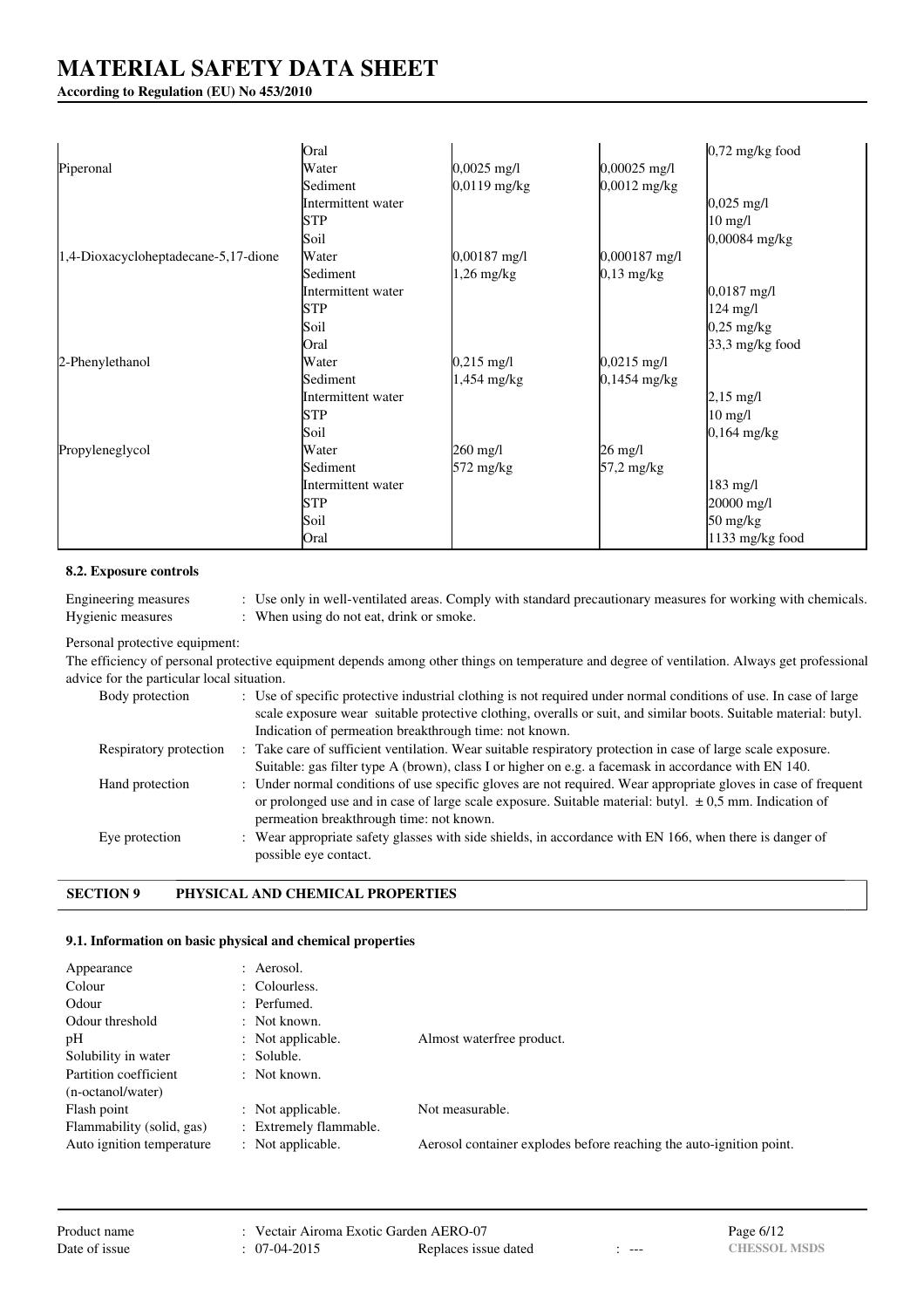### **According to Regulation (EU) No 453/2010**

| Boiling point/boiling range<br>Melting point/melting range | $\therefore$ Not known.<br>$\therefore$ < 0 °C | Not measurable.                                    |
|------------------------------------------------------------|------------------------------------------------|----------------------------------------------------|
| Explosive properties                                       |                                                | Pressurised container: May burst if heated.        |
| Explosion limits (in air)                                  | $:$ Not known.                                 | Lower explosion limit in air $(\%)$ : 1,3 (Butane) |
|                                                            | $\ddot{\cdot}$                                 | Upper explosion limit in air $(\%)$ : 19 Ethanol   |
| Oxidising properties                                       | : Not applicable.                              | Does not contain oxidizing substances.             |
| Decomposition temperature                                  | : Not applicable.                              |                                                    |
| Viscosity $(20^{\circ}C)$                                  | $:$ Not known.                                 |                                                    |
| Viscosity $(40^{\circ}C)$                                  | $\therefore$ Not known.                        |                                                    |
| Vapour pressure $(20^{\circ}C)$                            | : $3.6$ Pa                                     |                                                    |
| Vapour density $(20^{\circ}C)$                             | $\therefore$ > 1                               | $\arctan 1$                                        |
| Relative density $(20^{\circ}C)$                           | : $0,619$ g/ml                                 |                                                    |
| Evaporation rate                                           | $:$ Not known.                                 | $(n$ -butyl acetate = 1)                           |

## **SECTION 10 STABILITY AND REACTIVITY**

| 10.1. Reactivity                         |                                                                          |
|------------------------------------------|--------------------------------------------------------------------------|
| Reactivity                               | : See sub-sections below.                                                |
| 10.2. Chemical stability                 |                                                                          |
| Stability                                | : Stable under normal conditions.                                        |
| 10.3. Possibility of hazardous reactions |                                                                          |
| Reactivity                               | : No other hazardous reactions known.                                    |
| 10.4. Conditions to avoid                |                                                                          |
| Conditions to avoid                      | : Keep away from sources of ignition and sources of heat. See section 7. |
| 10.5. Incompatible materials             |                                                                          |
| Materials to avoid                       | : Not applicable.                                                        |
| 10.6. Hazardous decomposition products   |                                                                          |
| Hazardous decomposition<br>products      | : Not known.                                                             |

### **SECTION 11 TOXICOLOGICAL INFORMATION**

#### **11.1. Information on toxicological effects**

No toxicological research has been carried out on this product.

| Inhalation           |                                                                                                                                                                                                                                                                                                                                                                                                                                                                                                                                                                                             |
|----------------------|---------------------------------------------------------------------------------------------------------------------------------------------------------------------------------------------------------------------------------------------------------------------------------------------------------------------------------------------------------------------------------------------------------------------------------------------------------------------------------------------------------------------------------------------------------------------------------------------|
| Acute toxicity       | : Calculated LC50: $> 10$ mg/l. Ingredients of unknown toxicity: 3 %. ATE: $> 5$ mg/l. Low toxicity. Not<br>classified - based on available data, the classification criteria are not met. May cause headache, dizziness<br>and a feeling of sickness. May cause damage to organs. Target organ(s): Central nervous system. Effect(s):<br>Breathing of high vapour concentrations may cause central nervous system (CNS) depression resulting in<br>dizziness, lightheadedness, headache, nausea and loss of coordination. Continued inhalation may result in<br>unconsciousness and death. |
| Corrosion/irritation | : May cause irritation to respiratory airways and coughing. Not classified - based on available data, the<br>classification criteria are not met.                                                                                                                                                                                                                                                                                                                                                                                                                                           |
| Sensitisation        | : Not classified - based on available data, the classification criteria are not met.                                                                                                                                                                                                                                                                                                                                                                                                                                                                                                        |
| Carcinogenicity      | : Not classified - based on available data, the classification criteria are not met.                                                                                                                                                                                                                                                                                                                                                                                                                                                                                                        |
| Mutagenicity         | : Does not contain mutagenic substances. Not classified - based on available data, the classification criteria are<br>not met.                                                                                                                                                                                                                                                                                                                                                                                                                                                              |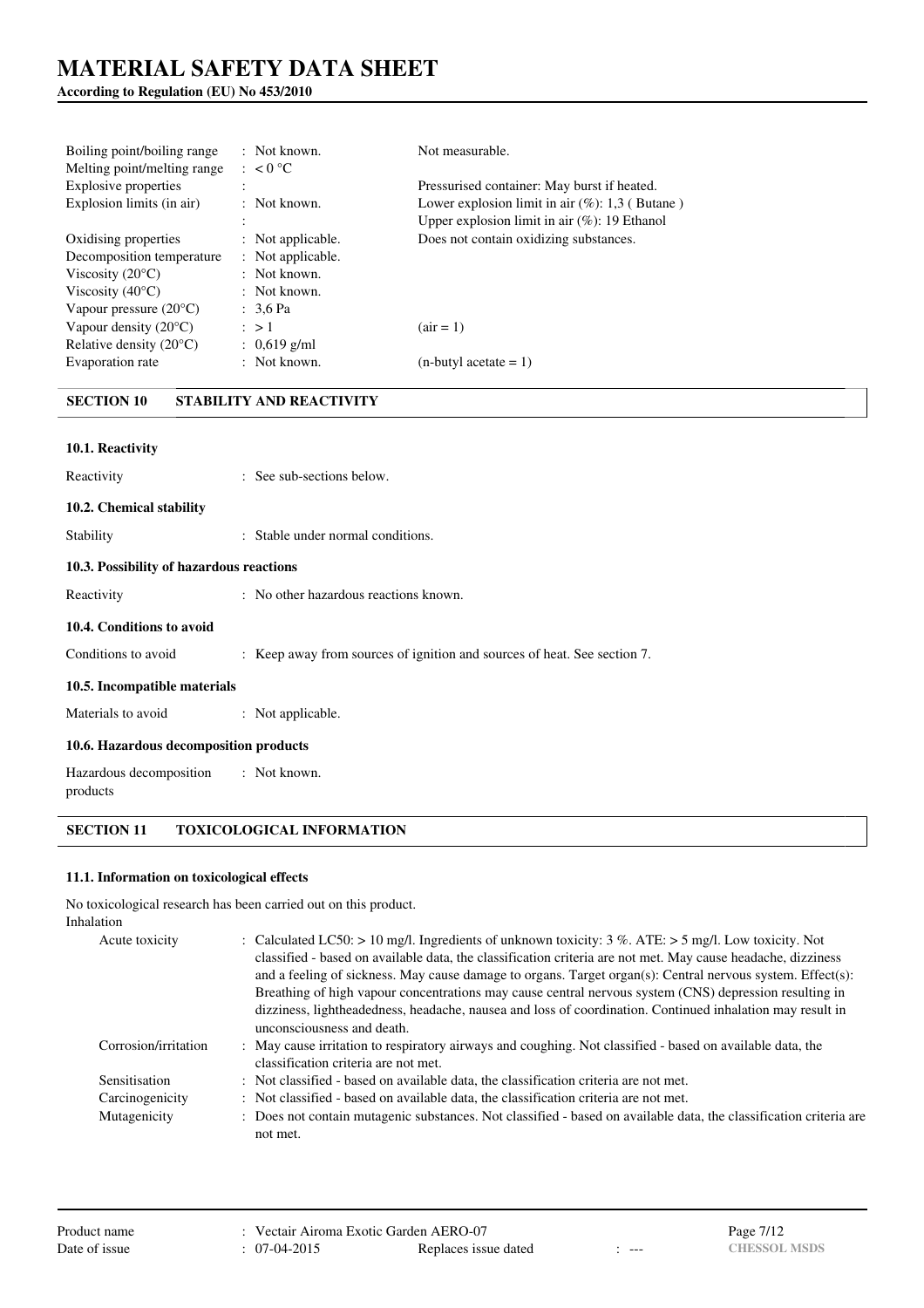## **According to Regulation (EU) No 453/2010**

### Skin contact

| ONIII UMBEU          |                                                                                                                                                                                                                                                                                           |
|----------------------|-------------------------------------------------------------------------------------------------------------------------------------------------------------------------------------------------------------------------------------------------------------------------------------------|
| Acute toxicity       | : Calculated LD50: > 5000 mg/kg.bw. Ingredients of unknown toxicity: < 1 %. ATE: > 2000 mg/kg.bw. Low<br>toxicity. Not classified - based on available data, the classification criteria are not met.                                                                                     |
| Corrosion/irritation | : Slight irritation possible. Not classified - based on available data, the classification criteria are not met.                                                                                                                                                                          |
| Sensitisation        | : May produce an allergic reaction.                                                                                                                                                                                                                                                       |
| Mutagenicity         | : Does not contain mutagenic substances. Not classified - based on available data, the classification criteria are<br>not met.                                                                                                                                                            |
| Eye contact          |                                                                                                                                                                                                                                                                                           |
| Corrosion/irritation | $:$ Irritant.                                                                                                                                                                                                                                                                             |
| Ingestion            |                                                                                                                                                                                                                                                                                           |
| Acute toxicity       | : Aerosol/mist: Ingestion is unlikely to occur. Calculated LD50: $> 878$ mg/kg.bw. Ingredients of unknown<br>toxicity: $< 1\%$ . ATE: $> 2000$ mg/kg.bw. Low toxicity. Not classified - based on available data, the<br>classification criteria are not met. May cause hampered eyesight. |
| Corrosion/irritation | : Aerosol/mist: Ingestion is unlikely to occur. May cause a feeling of sickness, vomiting and diarrhoea. Not<br>classified - based on available data, the classification criteria are not met.                                                                                            |
| Carcinogenicity      | : Aerosol/mist: Ingestion is unlikely to occur. Not classified - based on available data, the classification criteria<br>are not met.                                                                                                                                                     |
| Mutagenicity         | : Aerosol/mist: Ingestion is unlikely to occur. Does not contain mutagenic substances. Not classified - based on<br>available data, the classification criteria are not met.                                                                                                              |

Toxicological information:

| Chemical name | Property                  |                     | Method              | Test animal |
|---------------|---------------------------|---------------------|---------------------|-------------|
| Propan-2-ol   | <b>NOAEL</b> (oral)       | 870 mg/kg bw/d      |                     | Rat         |
|               | LD50 (oral)               | 4396 mg/kg bw       |                     | Rat         |
|               | LD50 (dermal)             | 12800 mg/kg bw      |                     | Rat         |
|               | LC50 (inhalation)         | 46600 mg/m3         |                     | Rat         |
|               | Skin irritation           | Slightly irritant   | OECD <sub>404</sub> | Rabbit      |
|               | Eye irritation            | Irritant            | <b>OECD 405</b>     | Rabbit      |
|               | NOAEL (fertility, oral)   | 407 mg/kg bw/d      |                     | Rat         |
|               | NOAEL (development,       | 400 mg/kg bw/d      |                     | Rat         |
|               | oral)                     |                     |                     |             |
|               | NOEL (carcinogenicity,    | Not carcinogenic    | <b>OECD 416</b>     | Rat         |
|               | oral)                     |                     |                     |             |
|               | Skin sensitisation        | Not sensitizing     | <b>OECD 406</b>     | Guinea pig  |
|               | Mutagenicity              | Negative            | <b>OECD 471</b>     |             |
|               | <b>NOAEL</b> (inhalation) | 12500 mg/m3         | <b>OECD 451</b>     | Rat         |
|               | Genotoxicity - in vivo    | Not genotoxic       | <b>OECD 474</b>     | Mouse       |
|               | NOEL (carcinogenicity,    | 12500 mg/m3         |                     | Mouse       |
|               | inh.)                     |                     |                     |             |
|               | Genotoxicity - in vitro   | Not genotoxic       | <b>OECD 476</b>     |             |
| Ethanol       | Skin irritation           | Non-irritant        |                     | Rabbit      |
|               | LD50 (dermal)             | 15800 mg/kg bw      |                     | Rabbit      |
|               | NOAEL (inhalation)        | 23000 mg/m3         |                     | Rat         |
|               | <b>NOAEL</b> (oral)       | 2400 mg/kg bw/d     |                     | Rat         |
|               | NOAEL (fertility, oral)   | 20000 mg/kg bw/d    | <b>OECD 415</b>     | Rat         |
|               | Skin sensitisation        | Not sensitizing     | <b>OECD 406</b>     | Guinea pig  |
|               | NOAEL (development,       | $6400$ mg/kg bw/d   |                     |             |
|               | oral)                     |                     |                     |             |
|               | LD50 (oral)               | 10470 mg/kg bw      | OECD <sub>401</sub> | Rat         |
|               | LC50 (inhalation)         | > 99999 mg/m3       | <b>OECD 403</b>     | Rat         |
|               | Eve irritation            | Irritant            | OECD <sub>405</sub> | Rabbit      |
|               | NOEL (carcinogenicity,    | $> 4400$ mg/kg bw/d |                     | Mouse       |
|               | oral)                     |                     |                     |             |
|               | Genotoxicity - in vivo    | Not genotoxic       | OECD 478            | Mouse       |
|               | NOEL (carcinogenicity,    | $13$ mg/m $3$       |                     |             |
|               | inh.)                     |                     |                     |             |
|               | Genotoxicity - in vitro   | Not genotoxic       | OECD <sub>476</sub> |             |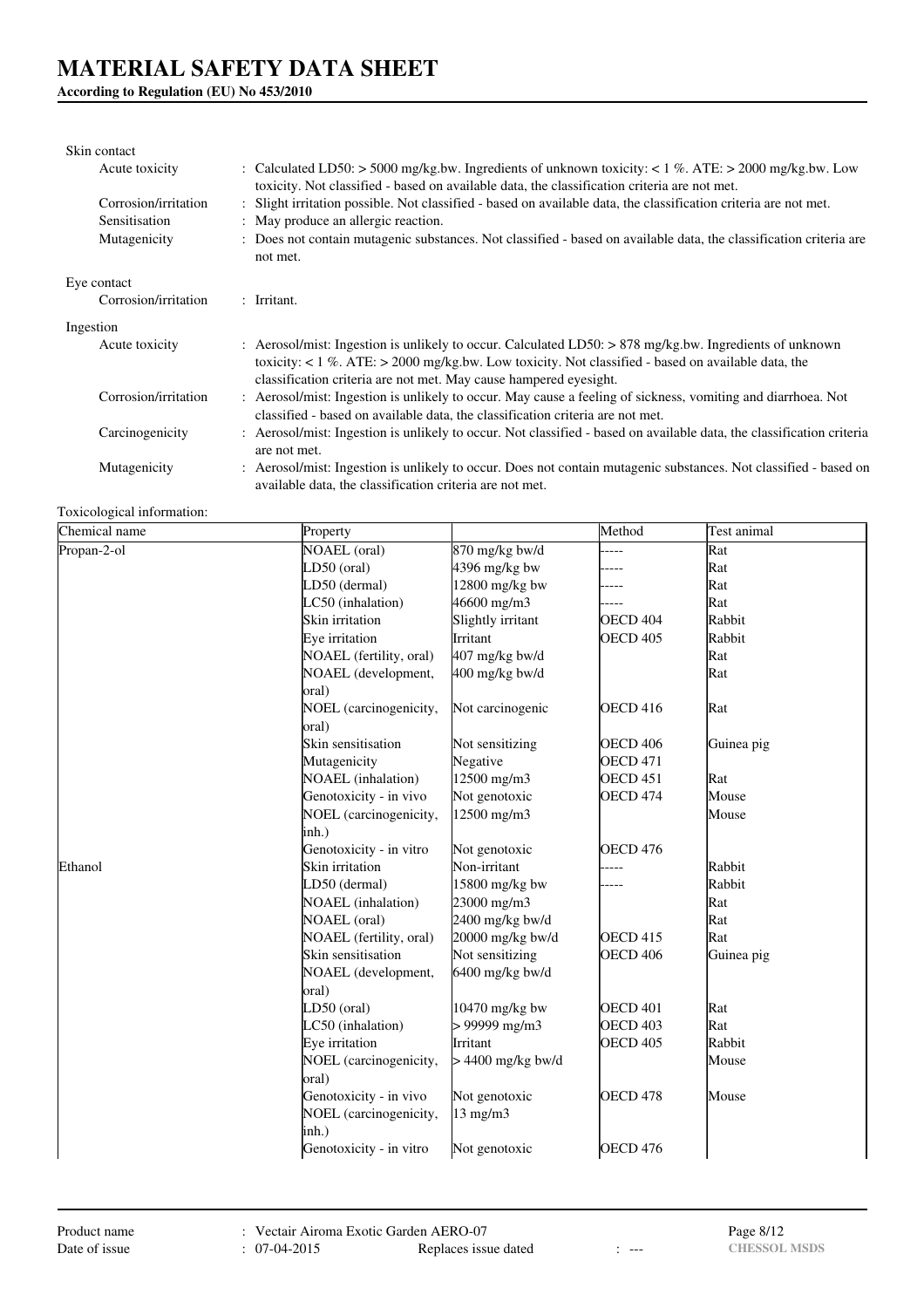### **According to Regulation (EU) No 453/2010**

|           | Mutagenicity            | Negative          | <b>OECD 471</b>     | Salmonella typhimurium |
|-----------|-------------------------|-------------------|---------------------|------------------------|
| Piperonal | Mutagenicity            | Negative          | <b>OECD 471</b>     | Salmonella typhimurium |
|           | NOAEL (development,     | 250 mg/kg bw/d    | OECD <sub>421</sub> | Rat                    |
|           | oral)                   |                   |                     |                        |
|           | NOAEL (fertility, oral) | $250$ mg/kg bw/d  | OECD 478            | Rat                    |
|           | Genotoxicity - in vivo  | Not genotoxic     | OECD 478            | Mouse                  |
|           | Genotoxicity - in vitro | Not genotoxic     | <b>OECD 473</b>     | Chinese Hamster        |
|           | NOEL (carcinogenicity,  | $250$ mg/kg bw/d  | OECD <sub>453</sub> | Rat                    |
|           | oral)                   |                   |                     |                        |
|           | Eve irritation          | Non-irritant      | <b>OECD 405</b>     | Rabbit                 |
|           | Skin irritation         | Slightly irritant | -----               | Guinea pig             |
|           | Skin sensitisation      | Sensitizing.      |                     | Guinea pig             |
|           | NOAEL (oral)            | 500 mg/kg bw/d    | OECD <sub>408</sub> | Rat                    |
|           | LD50 (dermal)           | $> 5000$ mg/kg bw | <b>OECD 402</b>     | Rat                    |
|           | LD50 (oral)             | $2700$ mg/kg bw   | OECD 401            | Rat                    |

## **SECTION 12 ECOLOGICAL INFORMATION**

### **12.1. Toxicity**

|                                     | No ecotoxicological research has been carried out on this product.                                                                                                                                                                                  |
|-------------------------------------|-----------------------------------------------------------------------------------------------------------------------------------------------------------------------------------------------------------------------------------------------------|
| Ecotoxicity                         | : Calculated LC50 (fish): 290 mg/l. Calculated EC50 (waterflea): 383 mg/l. Contains < $1\%$ of components<br>with unknown hazards to the aquatic environment. Not classified - based on available data, the classification<br>criteria are not met. |
| 12.2. Persistence and degradability |                                                                                                                                                                                                                                                     |
| Persistence – degradability         | : No specific information known.                                                                                                                                                                                                                    |
| 12.3. Bioaccumulative potential     |                                                                                                                                                                                                                                                     |
| Bioaccumulative potential           | : Contains bioaccumulating substances.                                                                                                                                                                                                              |
| 12.4. Mobility in soil              |                                                                                                                                                                                                                                                     |
| Mobility                            | : Not applicable.                                                                                                                                                                                                                                   |
| 12.5. Results of PBT and vPvB ass   |                                                                                                                                                                                                                                                     |
| PBT/vPvB assessment                 | : Does not contain PBT or vPvB substances in concentrations higher than $0.1\%$ .                                                                                                                                                                   |
| 12.6. Other adverse effects         |                                                                                                                                                                                                                                                     |
| Other information                   | : Not applicable.                                                                                                                                                                                                                                   |
|                                     |                                                                                                                                                                                                                                                     |

# **SECTION 13 DISPOSAL CONSIDERATIONS**

#### **13.1. Waste treatment methods**

| Product residues         | : Recyclable metal container. Do not puncture or burn even after use. Do not dispose empty pack with waste<br>produced by households. Containers may be recycled. Treat product residues and non-empty pack as<br>hazardous waste. |
|--------------------------|------------------------------------------------------------------------------------------------------------------------------------------------------------------------------------------------------------------------------------|
| Additional warning       | : Residues may cause an explosion hazard. Do not puncture, cut or weld uncleaned drums.                                                                                                                                            |
| European waste catalogue | : Dispose hazardous waste in accordance with Directive 91/689/EEC under acknowledgement of a waste code<br>according to Commission Decision 2000/532/EC to an official chemical waste depot.                                       |
| Local legislation        | : Disposal should be in accordance with applicable regional, national, and local laws and regulations. Local<br>regulations may be more stringent than regional or national requirements and must be complied with.                |

#### **SECTION 14 TRANSPORT INFORMATION**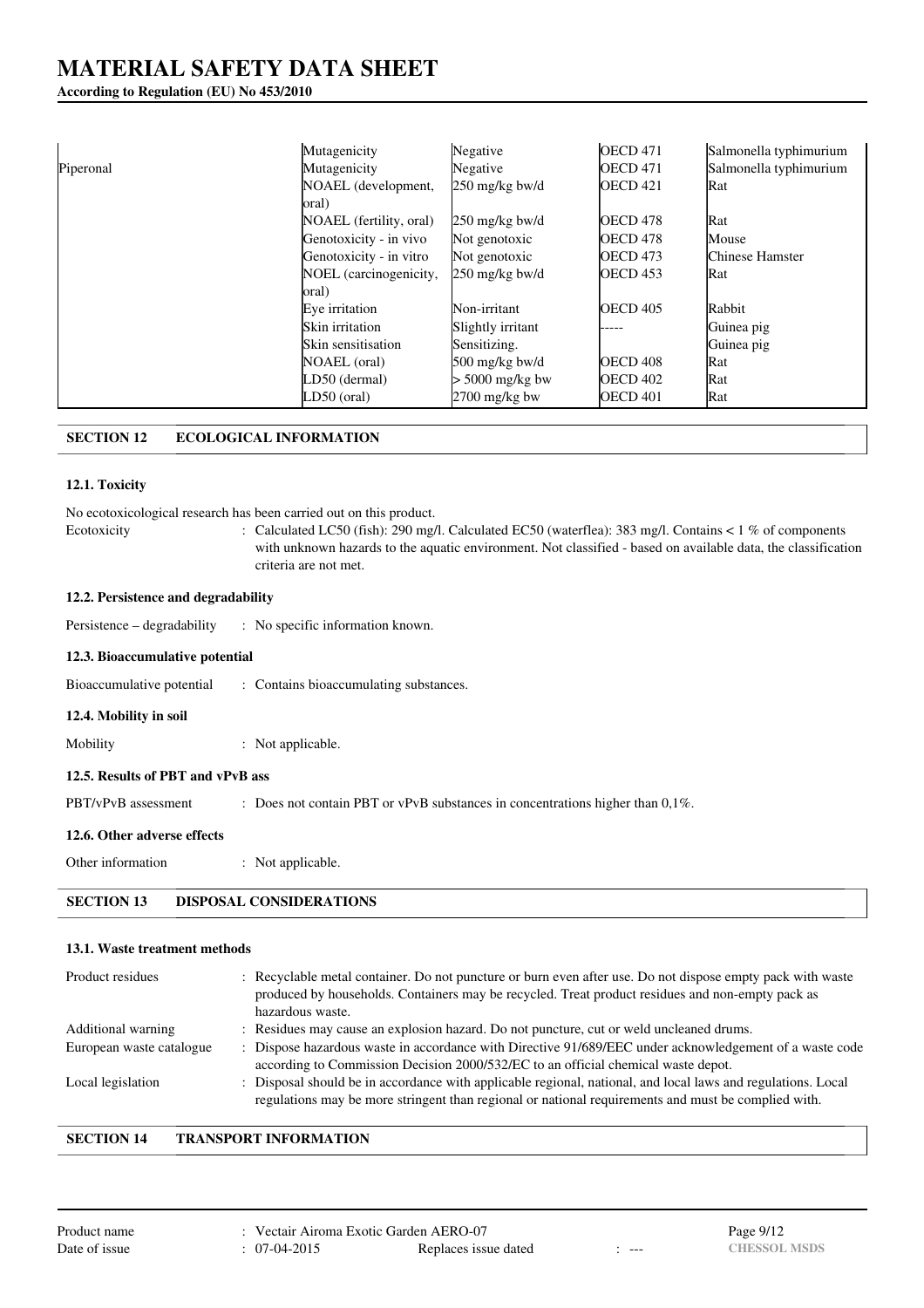**According to Regulation (EU) No 453/2010**

#### **14.1. UN number**

UN nr. : UN 1950

#### **14.2. UN proper shipping name**

| Transport name | AEROSOLS |
|----------------|----------|
|                |          |

#### **14.3/14.4/14.5. Transport hazard class(es)/Packing group/Environmental hazards**

ADR/RID/ADN (road/railway/inland waterways)

| Class               | $\cdot$ 2 |  |
|---------------------|-----------|--|
| Classification code | : 5F      |  |
| Packaging group     |           |  |
| Danger label        | : 2.1     |  |
|                     |           |  |
|                     |           |  |



Other information : Not intended for carriage by inland waterways in tank-vessels.

| IMDG (sea)           |                      |
|----------------------|----------------------|
| Class                | $\therefore$ 2       |
| Packaging group      |                      |
| $EmS$ (fire / spill) | $\div$ F - D / S - U |
| Marine pollutant     | $:$ No               |
| IATA (air)           |                      |
| Class                |                      |

#### **14.6. Special precautions for user**

Other information : Country specific variations may apply. It is possible that a "Limited Quantity" exemption applies to the transport of this product.

#### **14.7. Transport in bulk according to Annex II of MARPOL 73/78 and the IBC Code**

Marpol : Not intended to be carried in bulk according to International Maritime Organisation (IMO) instruments. Packaged liquids are not considered bulk.

#### **SECTION 15 REGULATORY INFORMATION**

#### **15.1. Safety, health and environmental regulations/legislation specific for the substance or mixture**

| Community regulations            | : Regulation (EC) No 453/2010 (REACH), Regulation (EC) No 1272/2008 (CLP), 75/324/EEC (aerosols) and<br>other regulations.                                                                                                                                                 |
|----------------------------------|----------------------------------------------------------------------------------------------------------------------------------------------------------------------------------------------------------------------------------------------------------------------------|
|                                  | : In the UK it is recommended that all aerosols should be labelled on the back with the warning about the<br>dangers of volatile solvent abuse. The label should contain the badge 'Solvent Abuse Can Kill Instantly'<br>accompanied by the phrase 'Use only as directed'. |
| 15.2. Chemical safety assessment |                                                                                                                                                                                                                                                                            |

Chemical safety assessment : Not applicable.

#### **SECTION 16 OTHER INFORMATION**

| Product name  |
|---------------|
| Date of issue |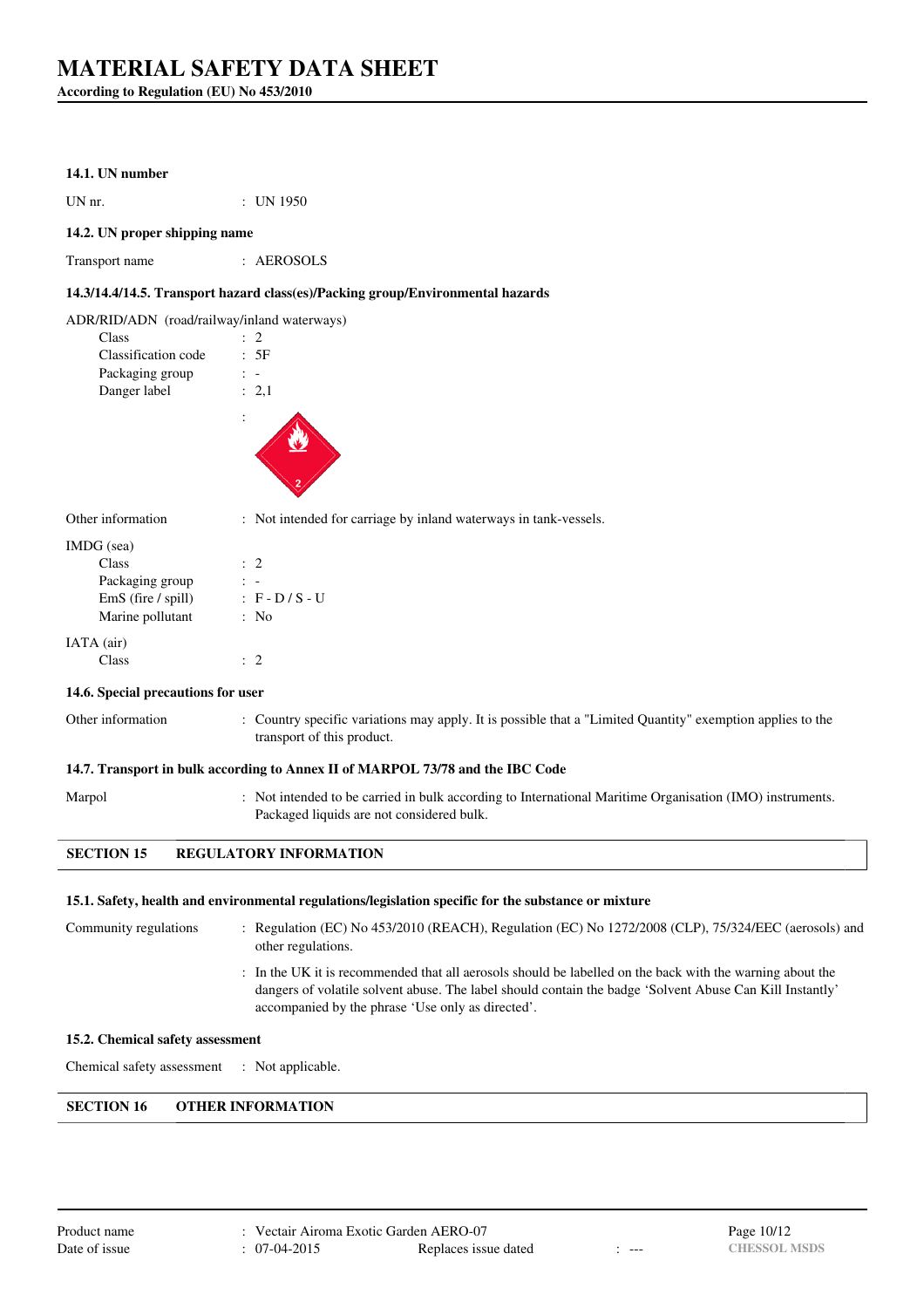#### **16.1. Other information**

The information in this safety data sheet is compiled in compliance with Regulation (EC) No 453/2010 dated 20 May 2010 and accurate to the best of our knowledge and experience at the date of issue specified. It is the user's obligation to use this product safely and to comply with all applicable laws and regulations concerning the use of the product. This safety data sheet complements the technical information sheets but does not replace them and offers no warranty with regard to product properties.

Users are also forewarned for any hazards involved when the product is used for other purposes than those for which it is designed.

Changed or new information with regard to the previous release is indicated with an asterisk (\*).

Full text of R-phrases mentioned in section 3:

| R11                                                 | Highly flammable.                                                                                          |
|-----------------------------------------------------|------------------------------------------------------------------------------------------------------------|
| R <sub>12</sub>                                     | Extremely flammable.                                                                                       |
| R <sub>22</sub>                                     | Harmful if swallowed.                                                                                      |
| R <sub>36</sub>                                     | Irritating to eyes.                                                                                        |
| R43                                                 | May cause sensitisation by skin contact.                                                                   |
| R51/53                                              | Toxic to aquatic organisms, may cause long-term adverse effects in the aquatic environment.                |
| R <sub>67</sub>                                     | Vapours may cause drowsiness and dizziness.                                                                |
| Full text of H-phrases mentioned in section 3:      |                                                                                                            |
| H <sub>220</sub>                                    | Extremely flammable gas.                                                                                   |
| H <sub>225</sub>                                    | Highly flammable liquid and vapour.                                                                        |
| H <sub>280</sub>                                    | Contains gas under pressure; may explode if heated.                                                        |
| H <sub>3</sub> 02                                   | Harmful if swallowed.                                                                                      |
| H317                                                | May cause an allergic skin reaction.                                                                       |
| H319                                                | Causes serious eye irritation.                                                                             |
| H336                                                | May cause drowsiness or dizziness.                                                                         |
| H411                                                | Toxic to aquatic life with long lasting effects.                                                           |
| Full text of hazard classes mentioned in section 3: |                                                                                                            |
| Flam. Gas 1                                         | : Flammable gas, category 1.                                                                               |
| Press. Gas                                          | : Compressed gas.                                                                                          |
| Flam. Liq. 2                                        | : Flammable liquid, category 2.                                                                            |
| Acute Tox. 4                                        | : Acute toxicity, category 4.                                                                              |
| Eye Irrit. 2                                        | : Eye irritation, category 2.                                                                              |
| Skin Sens. 1                                        | : Skin sensitization, category 1.                                                                          |
| STOT SE <sub>3</sub>                                | : Specific target organ toxicity after single exposure, category 3.                                        |
| Aquatic Chronic 2                                   | : Hazardous to the aquatic environment — Chronic category 2.                                               |
|                                                     | List of abbreviations and acronyms that could be (but not necessarily are) used in this safety data sheet: |
| ADR                                                 | : European Agreement concerning the International Carriage of Dangerous Goods by Road                      |
| ATE                                                 | : Acute Toxicity Estimate                                                                                  |
| <b>CLP</b>                                          | : Classification, Labeling & Packaging                                                                     |
| <b>CMR</b>                                          | : Carcinogenic, Mutagenic or toxic for Reproduction                                                        |
| EEC                                                 | : European Economic Community                                                                              |
| <b>IATA</b>                                         | : International Air Transport Association                                                                  |
| IBC code                                            | : International Bulk Chemical Code                                                                         |
| <b>IMDG</b>                                         | : International Maritime Dangerous Goods Code                                                              |
| LD50/LC50                                           | : Lethal Dose/Concentration for 50% of a population                                                        |
| MAC                                                 | : Maximum Allowable Concentration                                                                          |
| <b>MARPOL</b>                                       | : International Convention for the Prevention of Pollution From Ships                                      |
| NO(A)EL                                             | : No Observed (Adverse) Effect Level                                                                       |
| OECD                                                | Organisation for Economic Co-operation and Development                                                     |
| PBT                                                 | Persistent, Bioaccumulative and Toxic                                                                      |
| PC                                                  | Chemical product category                                                                                  |
| PT                                                  | Product type                                                                                               |
| <b>REACH</b>                                        | Registration, Evaluation, Authorisation and Restriction of Chemicals                                       |
| <b>RID</b>                                          | Regulations concerning the International Carriage of Dangerous Goods by Rail                               |
| <b>STP</b>                                          | : Sewage Treatment Plant                                                                                   |
|                                                     |                                                                                                            |

SU : Sector of Use